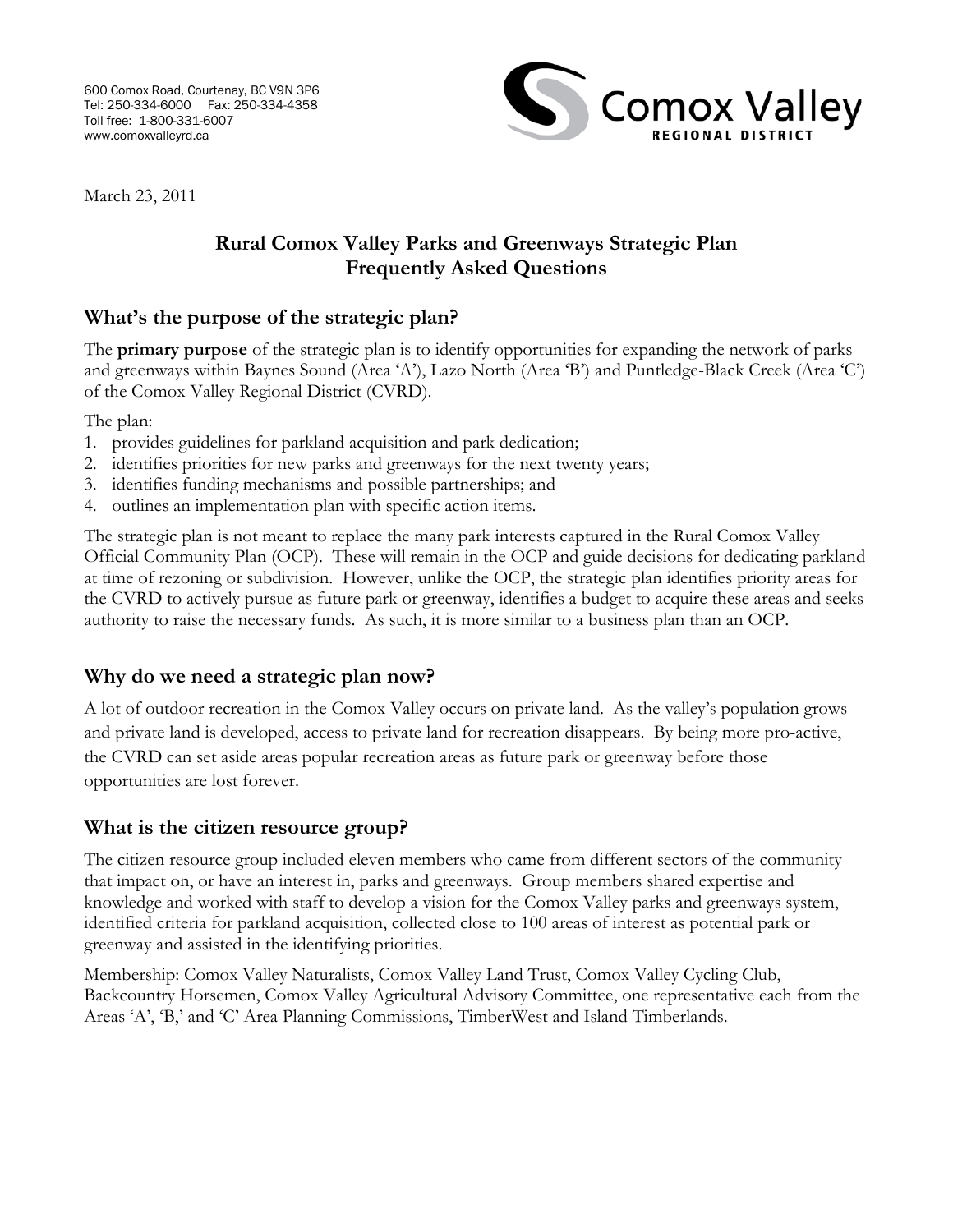# **What are the priority areas for future parks and greenways?**

| Area                                    | <b>Acquisition Tool</b>                                                      |
|-----------------------------------------|------------------------------------------------------------------------------|
| Seal Bay forest                         | Replace 10 year licence with 30 year licence from the province and/or seek a |
|                                         | crown land grant                                                             |
| One Spot trail extension north and      | A mix of statutory rights-of-way (SRW's) and property purchase. Since the    |
| south and trail connections to existing | trail passes through the agricultural land reserve (ALR), farmers will be    |
| parks (e.g. Wildwood, Macaulay, Bear    | consulted and approval sought from the Agricultural Land Commission          |
| Creek)                                  | $(ALC)$ .                                                                    |
| Courtenay River estuary                 | Support wildlife management area designation by the province and purchase    |
|                                         | property in strategic locations. Develop estuary management plan to          |
|                                         | support conservation objectives for the estuary.                             |
| Royston waterfront trail                | SRW over unopened road right-of-way and license of occupation from the       |
|                                         | province                                                                     |
| Puntledge Triangle incl. Browns River   | SRW's, parkland dedication at time of subdivision, agreements with private   |
| and Stotan Falls                        | landowners, purchase of select pieces of land                                |
| Garry Oak ecosystem                     | Land purchase and/or conservation covenants. Key sites lie within the ALR    |
|                                         | and covenants will require ALC approval.                                     |
| Williams Beach forest and trail         | Licence from province and/or explore co-management agreement for             |
| connections                             | continued public recreational access with potential future first nation      |
|                                         | owners. SRW's over trail connections.                                        |
| Royston to Cumberland trail             | SRW, land purchase or agreements with private landowners. A portion of       |
|                                         | the trail may lie within the ALR and will require ALC approval.              |
| Western toad breeding and migration     | Agreements with private land owners, SRW's, parkland dedication at time of   |
| areas                                   | subdivision, land purchase or conservation covenant. Key sites lie within    |
|                                         | the ALR and SRW's and covenants require ALC approval.                        |
| E&N Rail with trail and waterfront      | Statutory right-of-way over a portion of the rail corridor and alternate     |
| routes                                  | waterfront routes                                                            |
| Trent River corridor                    | Parkland dedication at time of subdivision, land purchase or conservation    |
|                                         | covenant.                                                                    |

## **What are the reserve priorities?**

Reaching the vision of this parks and greenways strategic plan will take many years. The implementation strategy will focus on the eleven active priority areas identified above with the understanding that some of these may not become available for acquisition within the next twenty years. On the other hand, opportunities for partnerships may arise that make acquisition of areas identified as 'reserve priority areas' possible within a short time frame. This strategy recognizes that a certain amount of flexibility is needed to shift from active to reserve priorities in order to respond to changing circumstances, budgetary realities and opportunities that arise.

| Area                                        | <b>Acquisition tool</b>                     |
|---------------------------------------------|---------------------------------------------|
| Saratoga Beach Parking and<br>Washroom area | SRW, purchase with land donation component. |
| <b>Black Creek Hall to Miracle Beach</b>    | SRW's, land purchases                       |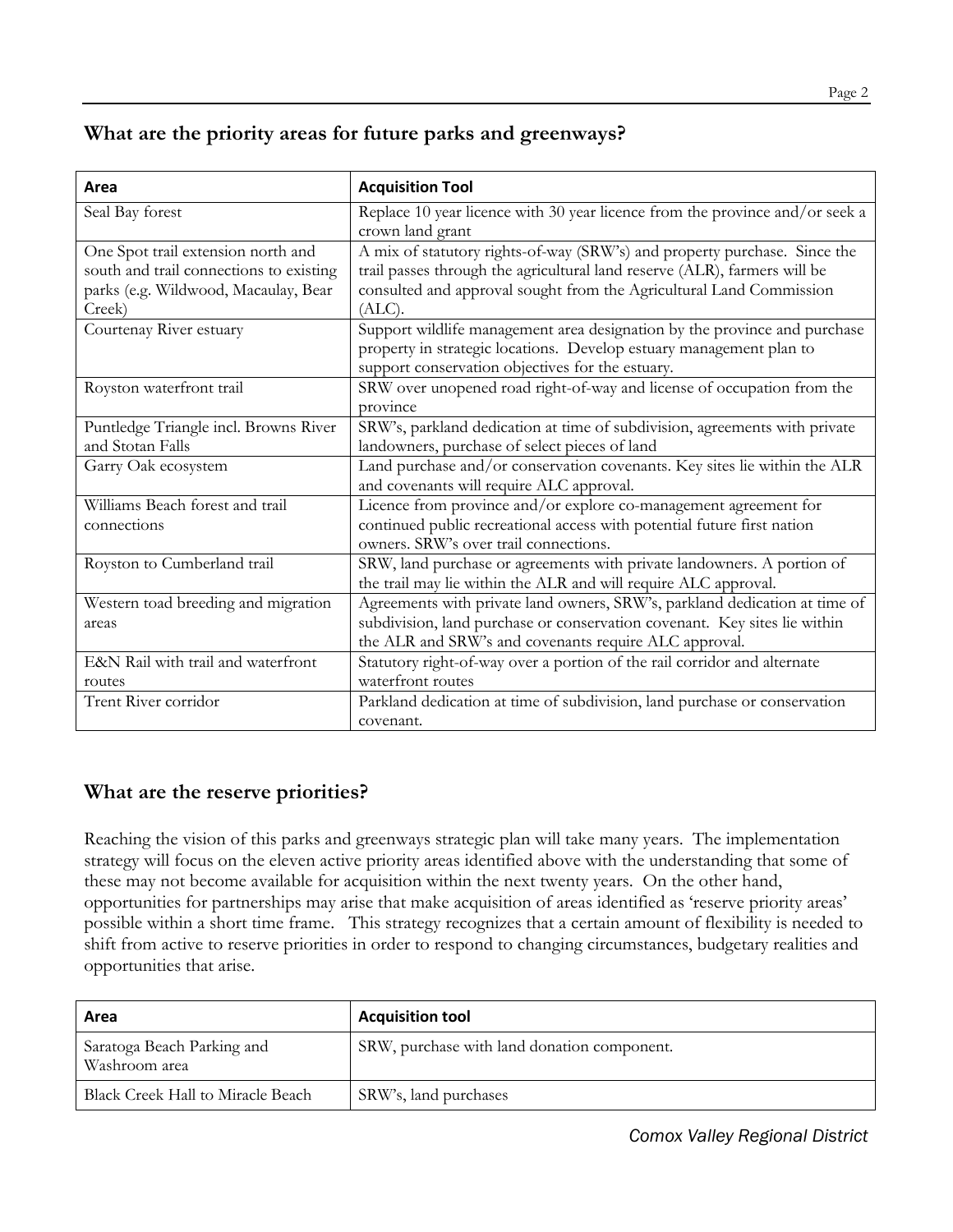| Area                                                                                                                                         | <b>Acquisition tool</b>                                                                                                              |
|----------------------------------------------------------------------------------------------------------------------------------------------|--------------------------------------------------------------------------------------------------------------------------------------|
| Trail                                                                                                                                        |                                                                                                                                      |
| Wolf Lake and trail connections (e.g.<br>to One Spot Trail)                                                                                  | parkland dedication at time of subdivision, land purchase and/or<br>partnerships with property owners                                |
| Tsolum River crossing                                                                                                                        | SRW, ALC approval for trail connection                                                                                               |
| Wildwood Forest Trail north to<br>Headquarters woodlot                                                                                       | SRW's, land purchase, agreement with landowners, ALC approval                                                                        |
| Puntledge Triangle Trail extension<br>(along Browns River to Medicine Bowls,<br>back south to BC Hydro Recreation Area<br>on the Puntledge). | Greenway dedication as part of subdivisions in area, access agreements with<br>landowners                                            |
| Morrison Creek Headwaters                                                                                                                    | Conservation covenant, parkland dedication at time of subdivision, land<br>purchase, for portions in ALR, ALC approval for covenants |
| Comox Road to Back Road Trail                                                                                                                | Consultations with landowners and approval from the ALC.                                                                             |
| Comox Road pedestrian/bike trail                                                                                                             | Roads in regional districts are the responsibility of MoTI. CVRD will work<br>with MoTI on a road-side cycling/pedestrian trail.     |
| Sand dune ecosystem conservation<br>park                                                                                                     | land purchase and/or conservation covenant                                                                                           |
| Goose Spit to MacDonald Wood<br>(connect to Filberg Park in Comox)                                                                           | Use undeveloped road rights-of-way, waterfront where feasible                                                                        |
| Vancouver Island Spine corridor                                                                                                              | Support community initiative and partnerships with private forest land<br>owners.                                                    |
| Rosewall Creek trail to waterfall and<br>Waterloo Creek                                                                                      | Work with property owners to conclude a land use agreement. Involve BC<br>Parks in discussions.                                      |
| Access points to river spots for public<br>use                                                                                               | Land use agreements with private landowners.                                                                                         |
| Beach accesses kept open for public<br>use                                                                                                   | Memorandum of Understanding with MoTI, permits over select accesses                                                                  |

# **How were the priorities for new parks and greenways established?**

The citizen resource group and CVRD staff worked together to collect close to 100 areas of interest as potential parks and greenways. The areas of interest came from existing electoral, local area and parks and greenways plans, Nature without Borders - the Comox Valley Land Trust's Regional Conservation Strategy, interviews with local residents and with the horseback-riding, mountain biking, cycling, hiking, naturalist and conservation communities. To help determining priorities, the resource group developed a set of criteria for parkland acquisition that include considerations related to recreation opportunities provided, ecological values, regional equity, community support and cost.

A list of 16 preliminary priorities, a draft vision and funding options were presented to the public at three open houses, held September 15, 16, and 20, 2010, one in each electoral area. At the open houses, the public identified their top ten priorities (see pages 28 and 29 of the final report). The CVRD also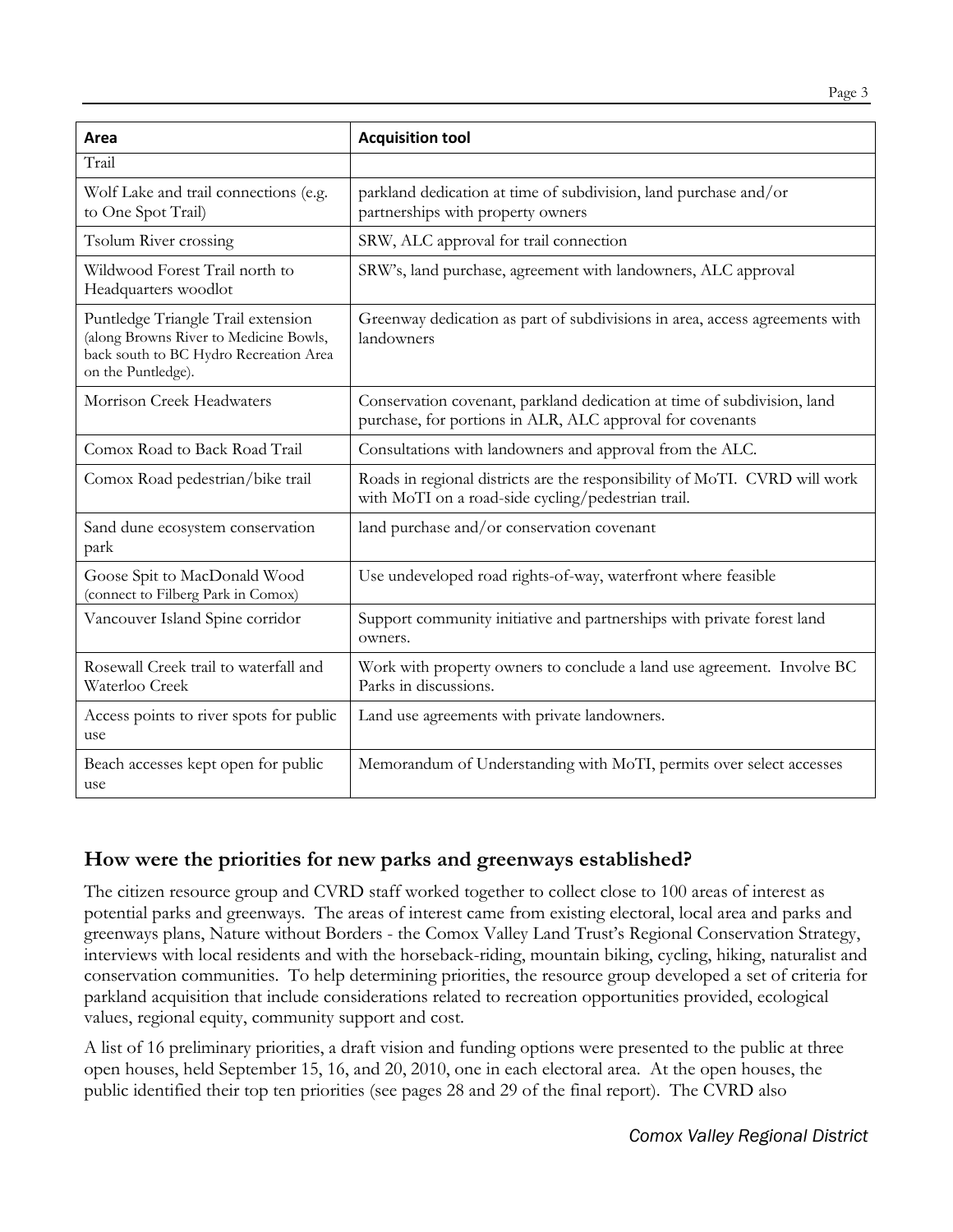commissioned a telephone survey to ask residents about their preferences for the types of future parks they would like to see.

The citizen resource group and staff reviewed open house questionnaire responses and telephone survey results. Every attempt was made to ensure the draft plan reflects residents' comments and preferences. The final list of priorities was developed by merging the top ten priorities of each of the three electoral areas. It also includes a balance of the types of parks residents wanted to see acquired.

# **Did my input make a difference?**

Input received from residents at the public open houses is reflected in the final plan. Public feedback resulted in adoption of a vision, a new park classification and the final list of priority areas. Public feedback also shaped the funding strategy. Based on comments received, CVRD staff recommended development cost charges for parks to be implemented (as is the case in Courtenay, Comox and Cumberland) and a moderate residential tax increase to fund acquisition of new parks and greenways. All the money raised from this new residential tax will go toward that purpose. CVRD staff will also explore other possible tools such as a natural areas tax exemption program to protect greenspace.

# **How much do I currently pay for regional district parks?**

Regional district parks within Baynes Sound (Area 'A'), Lazo North (Area 'B') and Puntledge-Black Creek (Area 'C') are funded through the electoral areas 'A','B,''C' community parks and greenways service. In 2010, the community parks budget was \$800,000. This covered capital projects (trail resurfacing, foot bridges, parking lot repairs, etc.), maintenance and operation of parks. Residents paid \$18.17 per \$100,000 of assessed property value to fund parks. For the average home valued at \$365,000 this amounted to \$66 in 2010.

Until 2011 no regular annual contributions were made to a parkland acquisition fund. This restricted the CVRD's ability to purchase pieces of land that provide important linkages or additions to existing parks as they come up for sale. It also made it difficult to leverage funds and form acquisition partnerships with land trusts or nature conservancies.

## **What will it cost to acquire all priority areas and how can we afford that?**

### **Initially the plan was supposed to be a 10 year plan, why is it a 20 year plan now?**

A number of the priority areas identified by the resource group can be obtained through licences of provincial Crown land, access agreements with private landowners, land donations or through parkland dedication at time of subdivision. Other lands would have to be purchased.

Implementation of the identified active priorities is estimated at roughly \$4.3 million. The time period identified for plan implementation at the public open houses was ten years. Over this time frame, the regional district would have to raise an average of \$430,000 per year requiring a tax levy of \$10 per \$100,000 of assessed property value. At the same time, the regional district's operations, maintenance and capital parks budgets are expected to increase in 2011 to keep up with maintenance of new parks, development of new trails and costs to replace aging infrastructure.

In order to lessen the overall tax burden, staff recommended to extend the implementation of the rural Comox Valley parks and greenways strategic plan from 10 to 20 years with a review of the funding strategy in five years. The tax levy required to implement the plan over 20 years is \$5 per \$100,000 of assessed